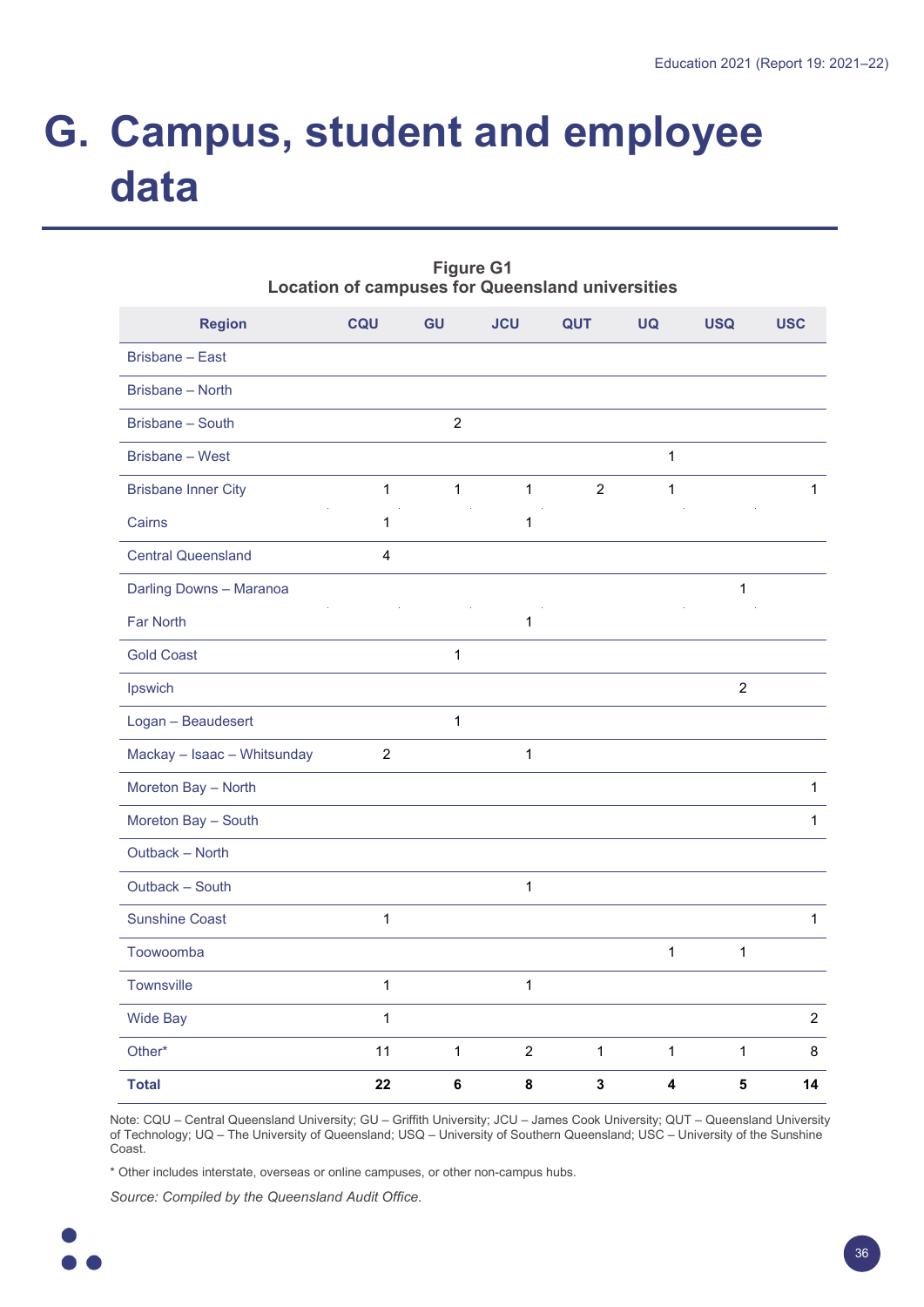### **Figure G2 Equivalent full-time student load for Queensland universities**

Equivalent full-time student load represents the various study loads of students as a proportion of the study load students would have if studying full-time for one year.

| <b>Region</b>               | CQU    | GU     | <b>JCU</b> | <b>QUT</b> | <b>UQ</b> | <b>USQ</b> | <b>USC</b> |
|-----------------------------|--------|--------|------------|------------|-----------|------------|------------|
| <b>Brisbane - East</b>      |        |        |            |            |           |            |            |
| <b>Brisbane - North</b>     |        |        |            |            |           |            |            |
| Brisbane - South            |        | 8,916  |            |            |           |            |            |
| <b>Brisbane - West</b>      |        |        |            |            | 40,278    |            |            |
| <b>Brisbane Inner City</b>  | 1,865  | 2,394  | 273        | 36,673     | 2,041     |            | 27         |
| Cairns                      | 1,123  |        | 1,769      |            |           |            |            |
| <b>Central Queensland</b>   | 2,569  |        |            |            |           |            |            |
| Darling Downs - Maranoa     |        |        |            |            |           |            |            |
| <b>Far North</b>            |        |        |            |            |           |            |            |
| <b>Gold Coast</b>           |        | 11,961 |            |            |           |            |            |
| Ipswich                     |        |        |            |            |           | 2,057      |            |
| Logan - Beaudesert          |        | 772    |            |            |           |            |            |
| Mackay - Isaac - Whitsunday | 1,282  |        | 90         |            |           |            |            |
| Moreton Bay - North         |        |        |            |            |           |            | 364        |
| Moreton Bay - South         |        |        |            |            |           |            | 1,879      |
| Outback - North             |        |        |            |            |           |            |            |
| Outback - South             |        |        | 11         |            |           |            |            |
| <b>Sunshine Coast</b>       | 464    |        |            |            |           |            | 7,807      |
| Toowoomba                   |        |        |            |            | 1,755     | 11,358     |            |
| Townsville                  | 839    |        | 7,119      |            |           |            |            |
| <b>Wide Bay</b>             | 1,180  |        |            |            |           |            | 459        |
| Other                       | 3,617  | 11,219 | 4,776      | 504        |           |            | 1,639      |
| <b>Total</b>                | 12,939 | 35,262 | 14,038     | 37,177     | 44,074    | 13,415     | 12,175     |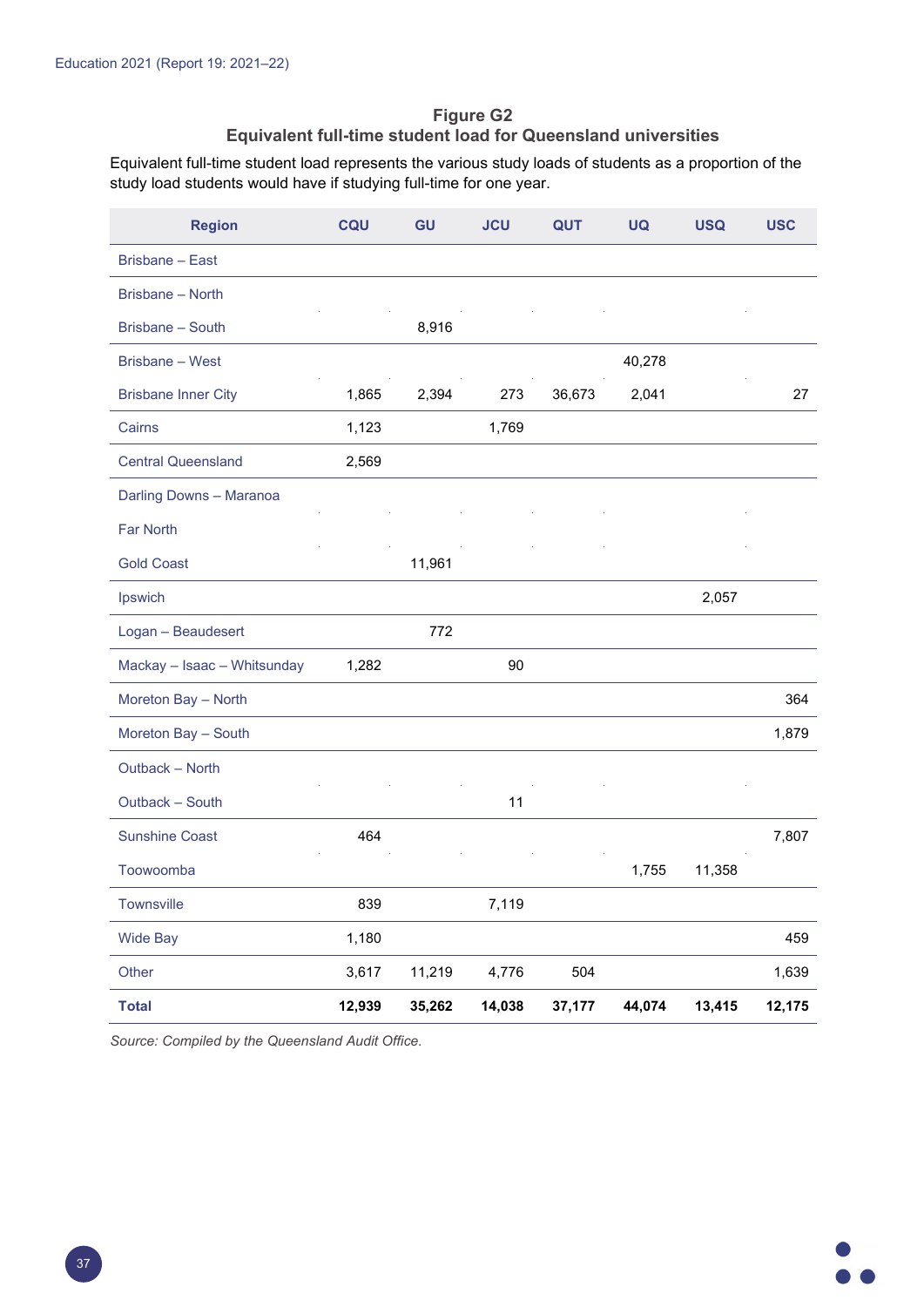#### **Figure G3 Full-time equivalent employees for Queensland universities**

| <b>Region</b>               | CQU   | <b>GU</b> | <b>JCU</b> | <b>QUT</b> | <b>UQ</b> | <b>USQ</b> | <b>USC</b> |
|-----------------------------|-------|-----------|------------|------------|-----------|------------|------------|
| <b>Brisbane - East</b>      |       |           |            |            |           |            |            |
| Brisbane - North            |       |           |            |            |           |            |            |
| Brisbane - South            |       | 1,789     |            |            |           |            |            |
| Brisbane - West             |       |           |            |            | 6,099     |            |            |
| <b>Brisbane Inner City</b>  | 170   | 160       |            | 4,612      | 506       |            | 3          |
| Cairns                      | 76    |           | 469        |            |           |            |            |
| <b>Central Queensland</b>   | 878   |           |            |            |           |            |            |
| Darling Downs - Maranoa     |       |           |            |            |           | 11         |            |
| <b>Far North</b>            |       |           | 1          |            |           |            |            |
| <b>Gold Coast</b>           |       | 1,280     |            |            |           |            |            |
| Ipswich                     |       |           |            |            |           | 368        |            |
| Logan - Beaudesert          |       | 137       |            |            |           |            |            |
| Mackay - Isaac - Whitsunday | 135   |           | 28         |            |           |            |            |
| Moreton Bay - North         |       |           |            |            |           |            | 23         |
| Moreton Bay - South         |       |           |            |            |           |            | 87         |
| Outback - North             |       |           |            |            |           |            |            |
| Outback - South             |       |           | 34         |            |           |            |            |
| <b>Sunshine Coast</b>       | 8     |           |            |            |           |            | 875        |
| Toowoomba                   |       |           |            |            | 323       | 1,118      |            |
| Townsville                  | 39    |           | 1,324      |            |           |            |            |
| <b>Wide Bay</b>             | 115   |           |            |            |           |            | 44         |
| Other                       | 333   | 52        | 346        |            | 941       |            | $33\,$     |
| <b>Total</b>                | 1,754 | 3,418     | 2,202      | 4,612      | 7,869     | 1,497      | 1,065      |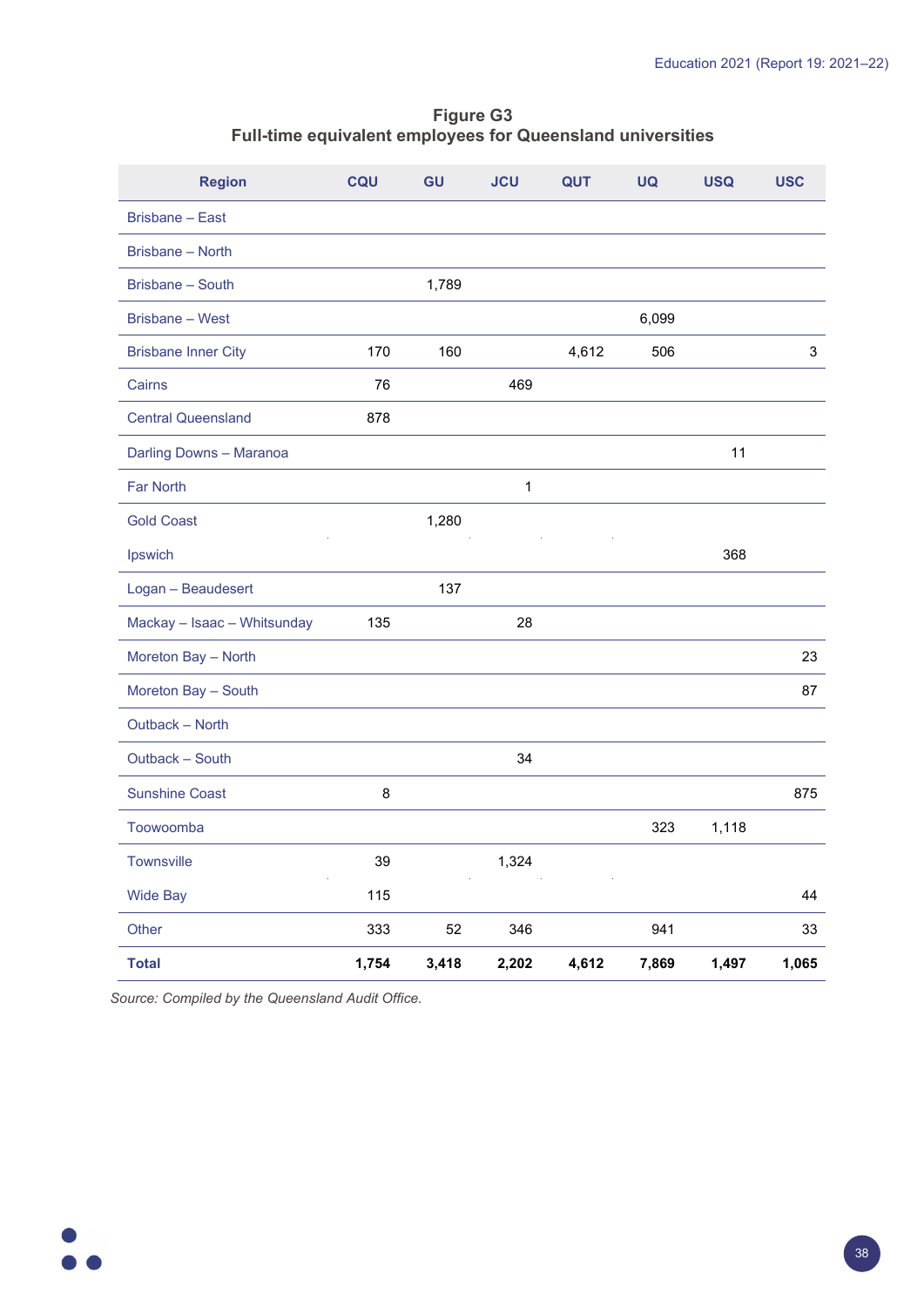## **Figure G4 Location of Queensland grammar schools**

| <b>Region</b>               | <b>BGGS</b>  | <b>BGS</b>   | <b>IGGS</b> | <b>IGS</b>  | <b>RGGS</b>  | <b>RGS</b> | <b>TWGS</b> | <b>TVGS</b>    |
|-----------------------------|--------------|--------------|-------------|-------------|--------------|------------|-------------|----------------|
| Brisbane - East             |              |              |             |             |              |            |             |                |
| Brisbane - North            |              |              |             |             |              |            |             |                |
| Brisbane - South            |              |              |             |             |              |            |             |                |
| Brisbane - West             |              |              |             |             |              |            |             |                |
| <b>Brisbane Inner City</b>  | $\mathbf{1}$ | $\mathbf{1}$ |             |             |              |            |             |                |
| Cairns                      |              |              |             |             |              |            |             |                |
| <b>Central Queensland</b>   |              |              |             |             | $\mathbf{1}$ | 1          |             |                |
| Darling Downs - Maranoa     |              |              |             |             |              |            |             |                |
| <b>Far North</b>            |              |              |             |             |              |            |             |                |
| <b>Gold Coast</b>           |              |              |             |             |              |            |             |                |
| Ipswich                     |              |              | 1           | $\mathbf 1$ |              |            |             |                |
| Logan - Beaudesert          |              |              |             |             |              |            |             |                |
| Mackay - Isaac - Whitsunday |              |              |             |             |              |            |             |                |
| Moreton Bay - North         |              |              |             |             |              |            |             |                |
| Moreton Bay - South         |              |              |             |             |              |            |             |                |
| Outback - North             |              |              |             |             |              |            |             |                |
| Outback - South             |              |              |             |             |              |            |             |                |
| <b>Sunshine Coast</b>       |              |              |             |             |              |            |             |                |
| Toowoomba                   |              |              |             |             |              |            | $\mathbf 1$ |                |
| <b>Townsville</b>           |              |              |             |             |              |            |             | $\mathfrak{S}$ |
| <b>Wide Bay</b>             |              |              |             |             |              |            |             |                |
| <b>Total</b>                | 1            | 1            | 1           | 1           | 1            | 1          | 1           | 3              |

Note: BGGS – Brisbane Girls Grammar School; BGS – Brisbane Grammar School; IGGS – Ipswich Girls' Grammar School; IGS – Ipswich Grammar School; RGGS – Rockhampton Girls Grammar School; RGS – Rockhampton Grammar School; TWGS – Toowoomba Grammar School; TVGS – Townsville Grammar School.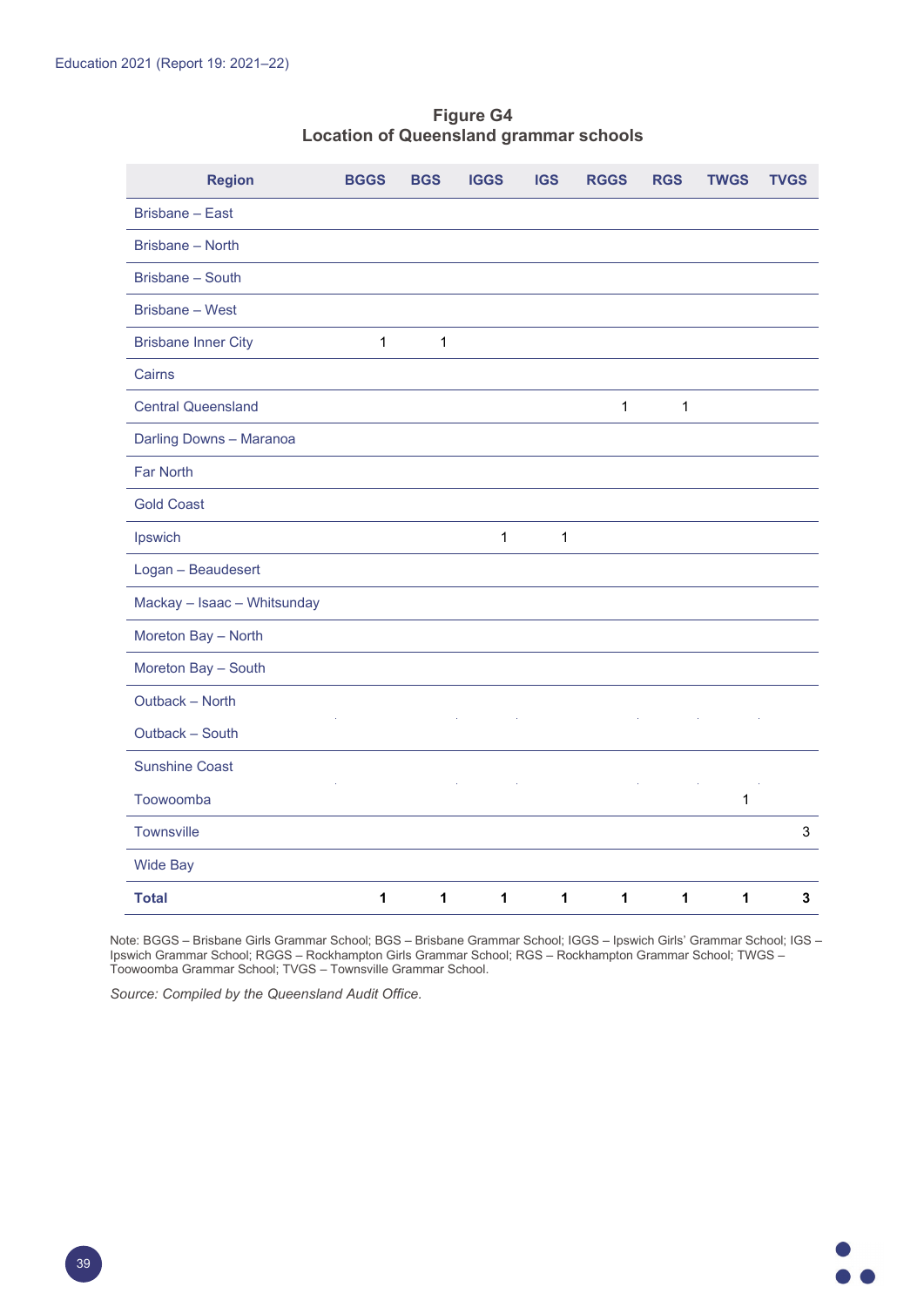#### **Figure G5 Equivalent full-time student load for Queensland grammar schools**

| <b>Region</b>               | <b>BGGS</b> | <b>BGS</b> | <b>IGGS</b> | <b>IGS</b> | <b>RGGS</b> | <b>RGS</b> | <b>TWGS</b> | <b>TVGS</b> |
|-----------------------------|-------------|------------|-------------|------------|-------------|------------|-------------|-------------|
| <b>Brisbane - East</b>      |             |            |             |            |             |            |             |             |
| Brisbane - North            |             |            |             |            |             |            |             |             |
| Brisbane - South            |             |            |             |            |             |            |             |             |
| Brisbane - West             |             |            |             |            |             |            |             |             |
| <b>Brisbane Inner City</b>  | 1,488       | 1,788      |             |            |             |            |             |             |
| Cairns                      |             |            |             |            |             |            |             |             |
| <b>Central Queensland</b>   |             |            |             |            | 385         | 1,688      |             |             |
| Darling Downs - Maranoa     |             |            |             |            |             |            |             |             |
| Far North                   |             |            |             |            |             |            |             |             |
| <b>Gold Coast</b>           |             |            |             |            |             |            |             |             |
| Ipswich                     |             |            | 918         | 1,058      |             |            |             |             |
| Logan - Beaudesert          |             |            |             |            |             |            |             |             |
| Mackay - Isaac - Whitsunday |             |            |             |            |             |            |             |             |
| Moreton Bay - North         |             |            |             |            |             |            |             |             |
| Moreton Bay - South         |             |            |             |            |             |            |             |             |
| Outback - North             |             |            |             |            |             |            |             |             |
| Outback - South             |             |            |             |            |             |            |             |             |
| <b>Sunshine Coast</b>       |             |            |             |            |             |            |             |             |
| Toowoomba                   |             |            |             |            |             |            | 1,183       |             |
| <b>Townsville</b>           |             |            |             |            |             |            |             | 1,306       |
| <b>Wide Bay</b>             |             |            |             |            |             |            |             |             |
| <b>Total</b>                | 1,488       | 1,788      | 918         | 1,058      | 385         | 1,688      | 1,183       | 1,306       |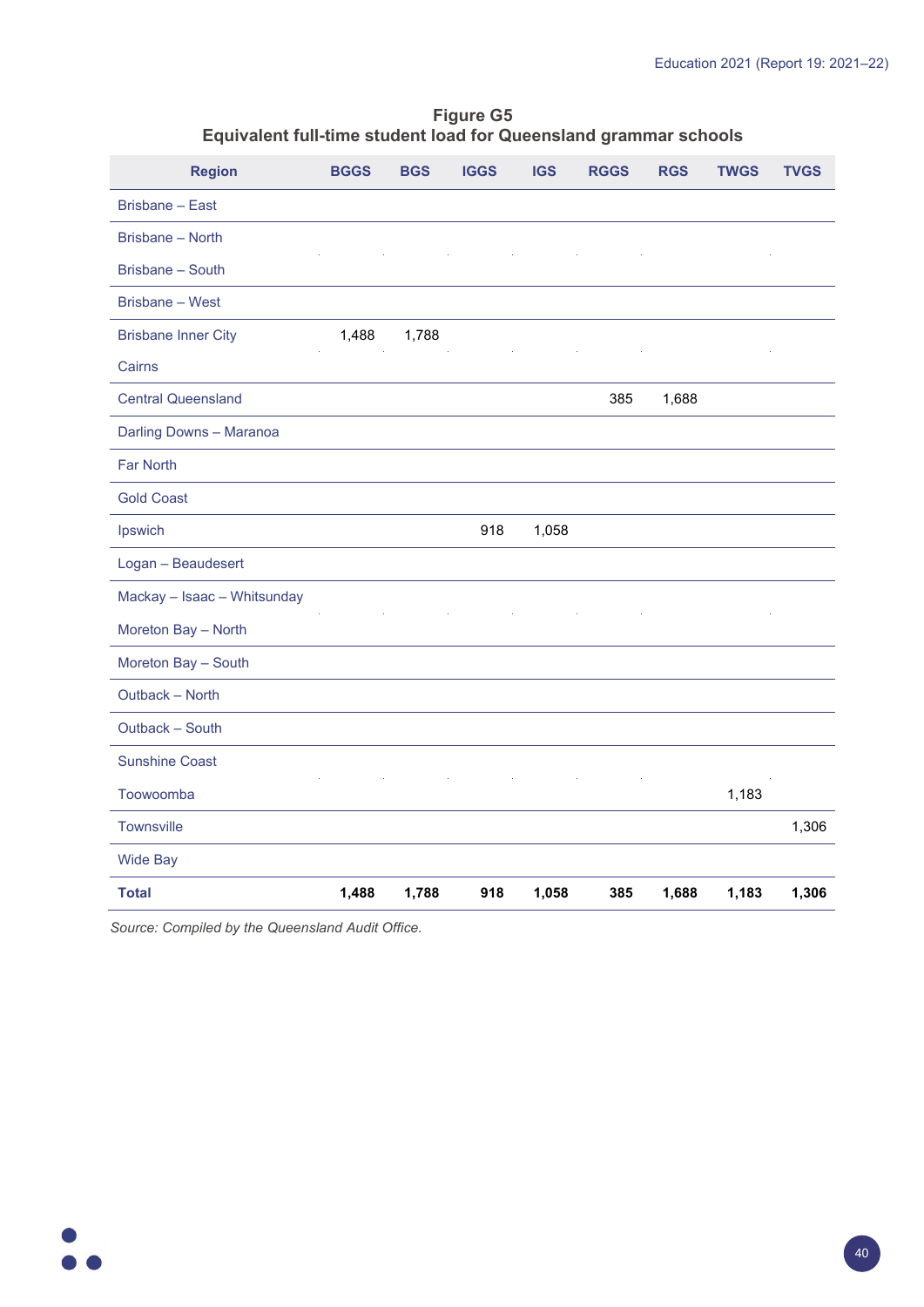#### **Figure G6 Full-time equivalent employees for Queensland grammar schools**

| <b>Region</b>               | <b>BGGS</b> | <b>BGS</b> | <b>IGGS</b> | <b>IGS</b> | <b>RGGS</b> | <b>RGS</b> | <b>TWGS</b> | <b>TVGS</b> |
|-----------------------------|-------------|------------|-------------|------------|-------------|------------|-------------|-------------|
| <b>Brisbane - East</b>      |             |            |             |            |             |            |             |             |
| Brisbane - North            |             |            |             |            |             |            |             |             |
| <b>Brisbane - South</b>     |             |            |             |            |             |            |             |             |
| <b>Brisbane - West</b>      |             |            |             |            |             |            |             |             |
| <b>Brisbane Inner City</b>  | 221         | 299        |             |            |             |            |             |             |
| Cairns                      |             |            |             |            |             |            |             |             |
| <b>Central Queensland</b>   |             |            |             |            | 64          | 286        |             |             |
| Darling Downs - Maranoa     |             |            |             |            |             |            |             |             |
| Far North                   |             |            |             |            |             |            |             |             |
| <b>Gold Coast</b>           |             |            |             |            |             |            |             |             |
| Ipswich                     |             |            | 137         | 111        |             |            |             |             |
| Logan - Beaudesert          |             |            |             |            |             |            |             |             |
| Mackay - Isaac - Whitsunday |             |            |             |            |             |            |             |             |
| Moreton Bay - North         |             |            |             |            |             |            |             |             |
| Moreton Bay - South         |             |            |             |            |             |            |             |             |
| Outback - North             |             |            |             |            |             |            |             |             |
| Outback - South             |             |            |             |            |             |            |             |             |
| <b>Sunshine Coast</b>       |             |            |             |            |             |            |             |             |
| Toowoomba                   |             |            |             |            |             |            | 163         |             |
| Townsville                  |             |            |             |            |             |            |             | 207         |
| <b>Wide Bay</b>             |             |            |             |            |             |            |             |             |
| <b>Total</b>                | 221         | 299        | 137         | 111        | 64          | 286        | 163         | 207         |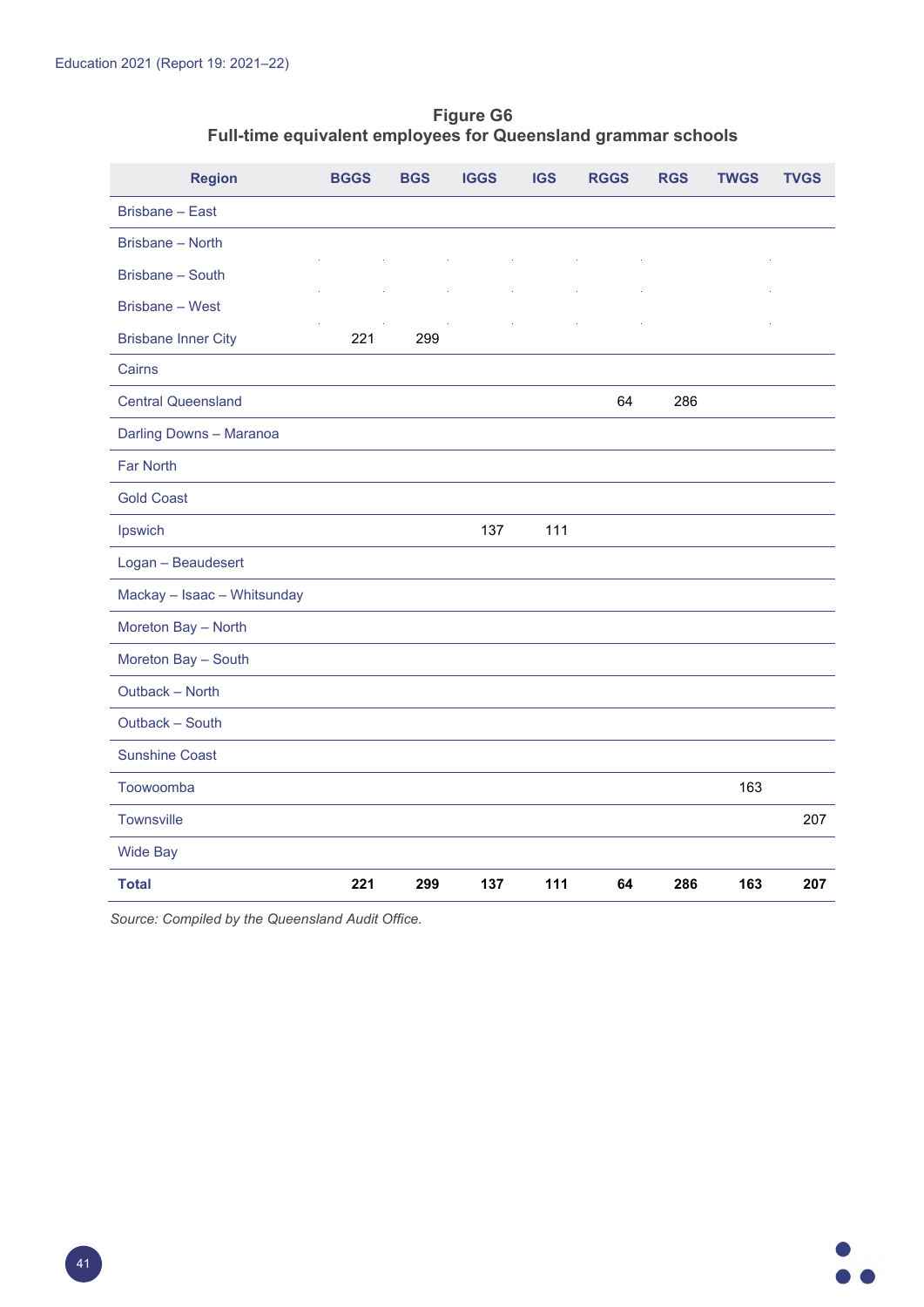| <b>Region</b>               | <b>Primary</b> | <b>Secondary</b> | Independent      | <b>Combined</b> | <b>Special</b>          |
|-----------------------------|----------------|------------------|------------------|-----------------|-------------------------|
| <b>Brisbane - East</b>      | 20             | 3                | 10               | $\mathbf 1$     | $\mathbf{1}$            |
| Brisbane - North            | 16             |                  | 15               |                 | $\overline{2}$          |
| Brisbane - South            | 27             | $\overline{7}$   | 20               | $\overline{2}$  | $\overline{7}$          |
| Brisbane - West             | $\,6\,$        | $\mathbf{1}$     | 24               |                 | $\overline{c}$          |
| <b>Brisbane Inner City</b>  | 13             | $\overline{c}$   | 16               |                 | $\overline{2}$          |
| Cairns                      | 50             | $6\phantom{1}6$  | 12               | 5               |                         |
| <b>Central Queensland</b>   | 76             | 14               | $\mathbf{3}$     | $\overline{7}$  | 3                       |
| Darling Downs - Maranoa     | 72             | 10               | $\overline{7}$   | 19              |                         |
| <b>Far North</b>            | 16             |                  | 1                | $\overline{7}$  |                         |
| <b>Gold Coast</b>           | 32             | $\overline{7}$   | 34               | $\mathbf 1$     | $\mathbf{1}$            |
| Ipswich                     | 66             | 10               | 16               | $\mathbf{1}$    | 5                       |
| Logan - Beaudesert          | 39             | 11               | $\boldsymbol{9}$ |                 | $\overline{2}$          |
| Mackay - Isaac - Whitsunday | 57             | 12               | 1                | $\mathsf 3$     |                         |
| Moreton Bay - North         | 22             | 4                | 16               | $\mathbf{1}$    | 4                       |
| Moreton Bay - South         | 12             | $\overline{2}$   | 14               |                 | $\mathbf{1}$            |
| Outback - North             | 13             | $\mathbf{1}$     |                  | $\overline{7}$  | $\mathbf{1}$            |
| Outback - South             | 19             | $\overline{2}$   |                  | 10              |                         |
| <b>Sunshine Coast</b>       | 30             | 5                | 24               |                 | 3                       |
| Toowoomba                   | 35             | 5                | $\mathbf 1$      |                 | $\overline{2}$          |
| Townsville                  | 51             | $\,6\,$          | 11               | 1               | 3                       |
| <b>Wide Bay</b>             | 91             | 10               | 15               | 9               | $\overline{\mathbf{4}}$ |
| <b>Total</b>                | 763            | 118              | 249              | 74              | 43                      |

#### **Figure G7 Location of Department of Education schools**

Notes:

• Primary schools provide students with compulsory learning from Prep to Year 6.

• Secondary schools, or high schools, provide educational programs for students from Year 7 to Year 12.

• Independent Public Schools can include schools from any other category. These schools are afforded greater autonomy in decision-making and increased capacity to work in new ways to maximise learning outcomes.

• Combined schools generally provide education to students from Prep to Year 10 or Year 12, depending on the school's location.

• Special schools provide highly specialised and individual programs for students with significant support needs.

*Source: Compiled by the Queensland Audit Office.*

 $\bullet$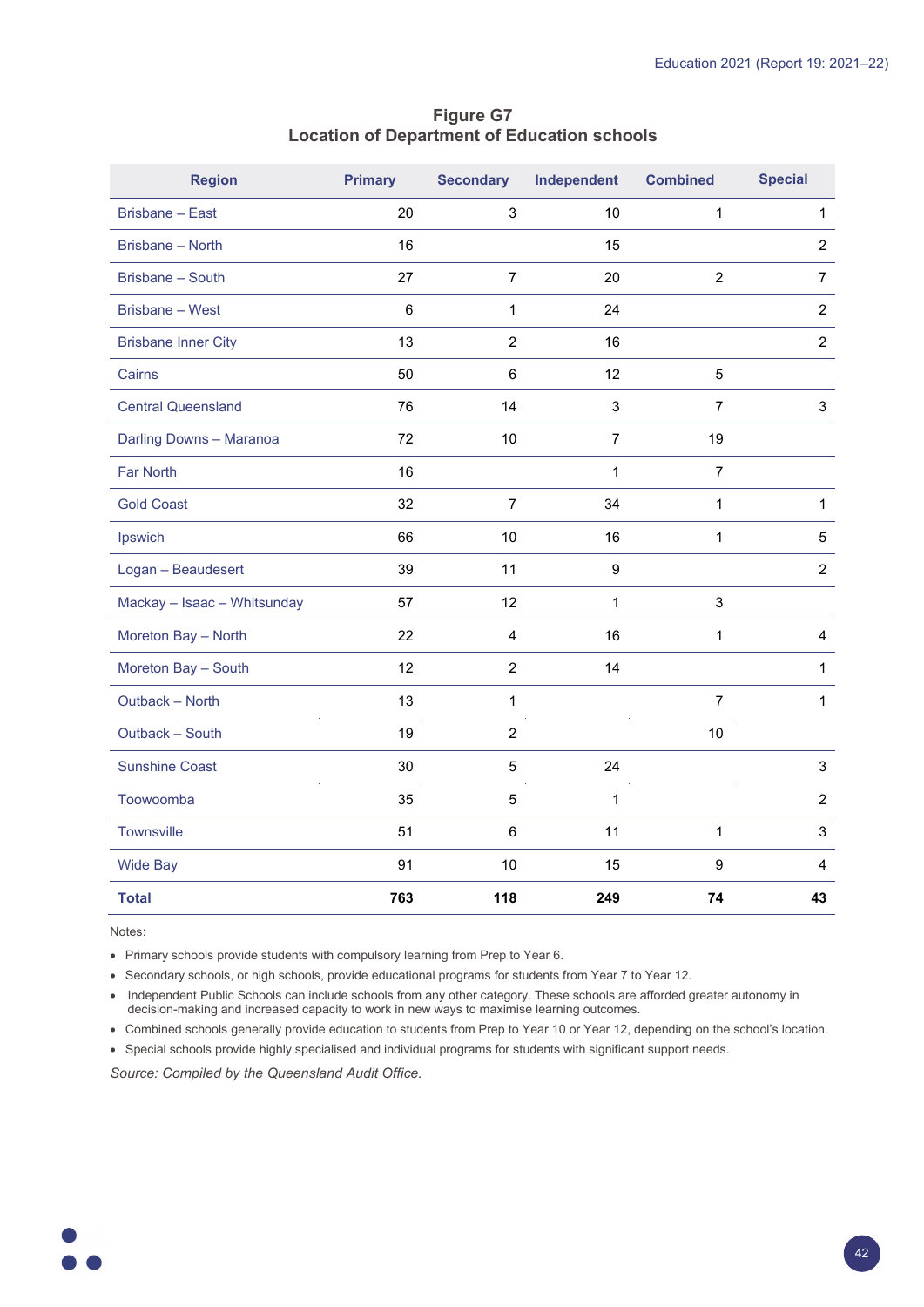| <b>Region</b>               | <b>Primary</b> | <b>Secondary</b> | Independent | <b>Combined</b> | <b>Special</b> |
|-----------------------------|----------------|------------------|-------------|-----------------|----------------|
| <b>Brisbane - East</b>      | 8,678          | 3,260            | 9,106       | 988             | 175            |
| <b>Brisbane - North</b>     | 6,725          |                  | 11,983      |                 | 241            |
| Brisbane - South            | 12,219         | 6,210            | 23,116      | 3,420           | 656            |
| Brisbane - West             | 3,282          | 128              | 23,312      |                 | 208            |
| <b>Brisbane Inner City</b>  | 5,661          | 1,048            | 18,119      |                 | 82             |
| Cairns                      | 11,523         | 4,738            | 10,928      | 4,621           |                |
| <b>Central Queensland</b>   | 14,736         | 9,884            | 2,614       | 1,099           | 290            |
| Darling Downs - Maranoa     | 4,970          | 5,219            | 1,447       | 3,627           |                |
| <b>Far North</b>            | 613            |                  | 1,432       | 2,791           |                |
| <b>Gold Coast</b>           | 17,112         | 8,426            | 38,197      | 1,956           | 100            |
| Ipswich                     | 21,300         | 9,999            | 12,417      | 1,744           | 732            |
| Logan - Beaudesert          | 20,875         | 14,801           | 7,524       |                 | 461            |
| Mackay - Isaac - Whitsunday | 12,818         | 8,956            | 85          | 567             |                |
| Moreton Bay - North         | 8,717          | 4,658            | 15,860      | 416             | 475            |
| Moreton Bay - South         | 5,894          | 1,469            | 17,245      |                 | 250            |
| Outback - North             | 1,812          | 999              |             | 1,340           | 33             |
| Outback - South             | 646            | 433              |             | 1,052           |                |
| <b>Sunshine Coast</b>       | 10,809         | 4,442            | 26,437      |                 | 383            |
| Toowoomba                   | 9,957          | 6,246            | 1,088       |                 | 282            |
| Townsville                  | 10,418         | 2,860            | 10,759      | 300             | 316            |
| <b>Wide Bay</b>             | 13,427         | 7,106            | 10,804      | 1,355           | 341            |
| Total                       | 202,192        | 100,882          | 242,473     | 25,276          | 5,025          |

**Figure G8 Equivalent full-time student load for Department of Education schools**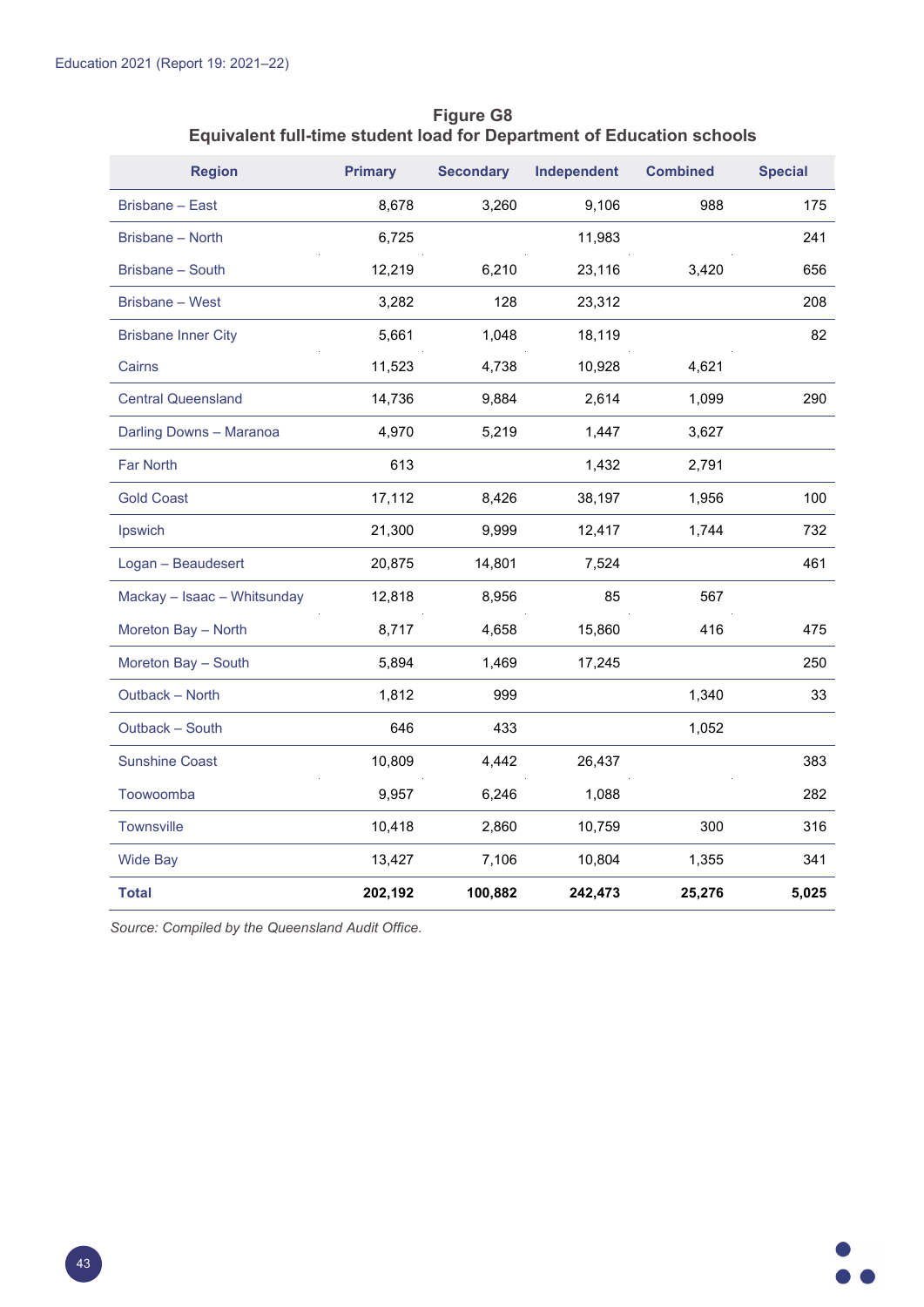## **Figure G9 Full-time equivalent employees for Department of Education schools**

| <b>Region</b>               | <b>Primary</b> | <b>Secondary</b> | Independent | <b>Combined</b> | <b>Special</b> |
|-----------------------------|----------------|------------------|-------------|-----------------|----------------|
| Brisbane - East             | 867            | 341              | 942         | 122             | 74             |
| Brisbane - North            | 654            |                  | 1,264       |                 | 130            |
| <b>Brisbane - South</b>     | 1,181          | 675              | 2,197       | 397             | 385            |
| <b>Brisbane - West</b>      | 297            | 46               | 2,243       |                 | 128            |
| <b>Brisbane Inner City</b>  | 521            | 129              | 1,677       |                 | 122            |
| Cairns                      | 1,344          | 613              | 1,271       | 579             |                |
| <b>Central Queensland</b>   | 1,661          | 1,166            | 243         | 175             | 138            |
| Darling Downs - Maranoa     | 675            | 739              | 170         | 587             |                |
| <b>Far North</b>            | 120            |                  | 279         | 396             |                |
| <b>Gold Coast</b>           | 1,675          | 913              | 3,827       | 214             | 48             |
| Ipswich                     | 2,250          | 1,174            | 1,286       | 192             | 363            |
| Logan - Beaudesert          | 2,118          | 1,691            | 781         |                 | 204            |
| Mackay - Isaac - Whitsunday | 1,370          | 1,052            | 38          | 91              |                |
| Moreton Bay - North         | 963            | 520              | 1,612       | 59              | 247            |
| Moreton Bay - South         | 577            | 179              | 1,635       |                 | 109            |
| Outback - North             | 232            | 151              |             | 247             | 18             |
| Outback - South             | 118            | 86               |             | 243             |                |
| <b>Sunshine Coast</b>       | 1,094          | 500              | 2,623       |                 | 195            |
| Toowoomba                   | 1,131          | 745              | 142         |                 | 156            |
| <b>Townsville</b>           | 1,216          | 429              | 1,153       | 51              | 171            |
| <b>Wide Bay</b>             | 1,689          | 938              | 1,234       | 235             | 170            |
| <b>Total</b>                | 21,753         | 12,087           | 24,617      | 3,588           | 2,658          |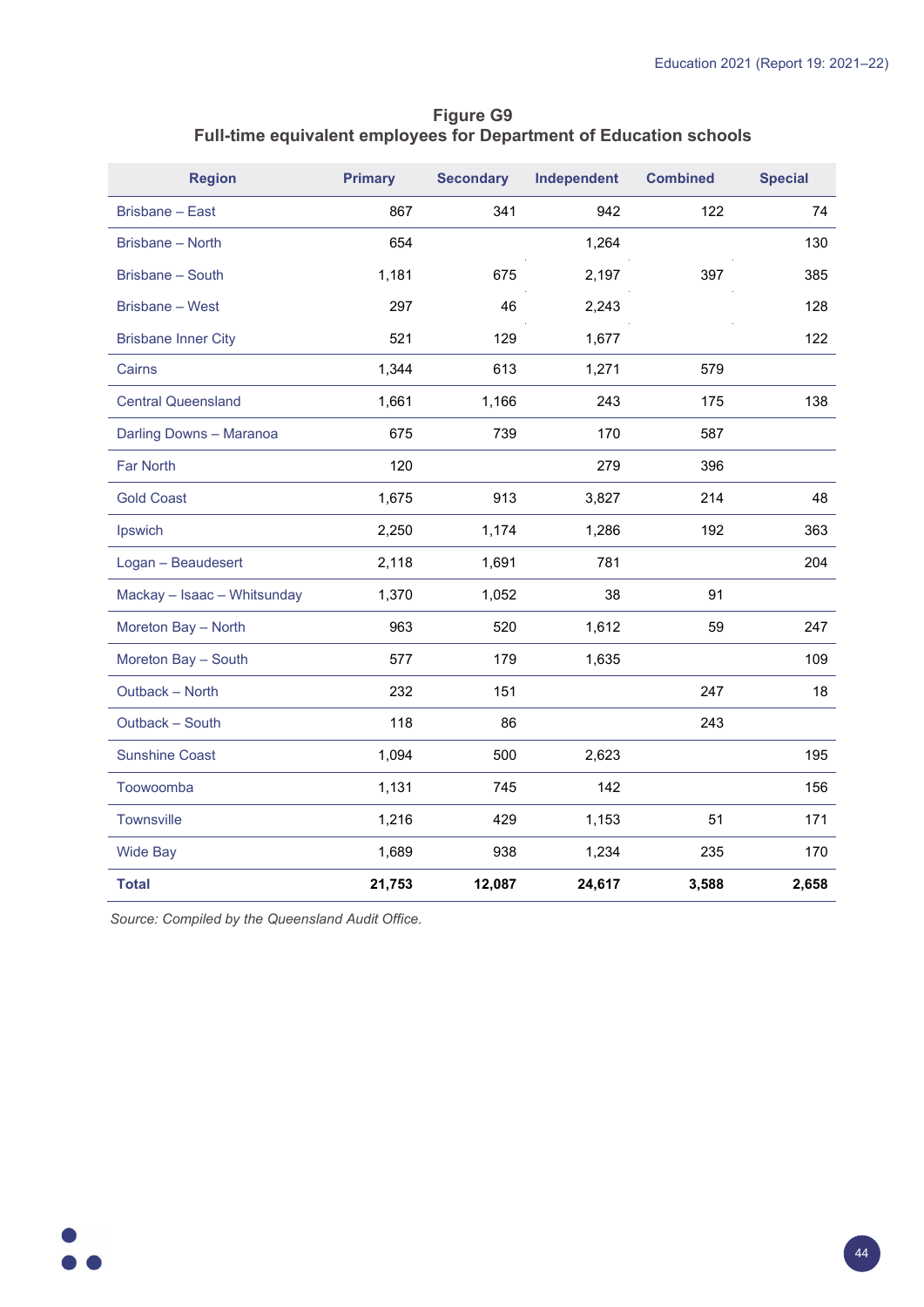| <b>Region</b>               | <b>TAFEQ</b>   | <b>CQU</b>     |
|-----------------------------|----------------|----------------|
| <b>Brisbane - East</b>      | 2              |                |
| Brisbane - North            | $\overline{2}$ |                |
| Brisbane - South            | $\overline{2}$ |                |
| Brisbane - West             | 1              |                |
| <b>Brisbane Inner City</b>  | 1              | 1              |
| Cairns                      | 5              | 1              |
| <b>Central Queensland</b>   | 4              | 4              |
| Darling Downs - Maranoa     | 4              |                |
| <b>Far North</b>            | 3              |                |
| <b>Gold Coast</b>           | 5              |                |
| Ipswich                     | 4              |                |
| Logan - Beaudesert          | 2              |                |
| Mackay - Isaac - Whitsunday | 3              | $\overline{2}$ |
| Moreton Bay - North         | 2              |                |
| Moreton Bay - South         |                |                |
| Outback - North             | 3              |                |
| Outback - South             | 1              |                |
| <b>Sunshine Coast</b>       | 4              | 1              |
| Toowoomba                   | 2              |                |
| <b>Townsville</b>           | 6              | 1              |
| <b>Wide Bay</b>             | 7              | 1              |
| Other                       | 4              | 3              |
| <b>Total</b>                | 67             | 14             |

**Figure G10 Campus data for Queensland vocational education and training**

Note: TAFEQ – TAFE Queensland; CQU – Central Queensland University.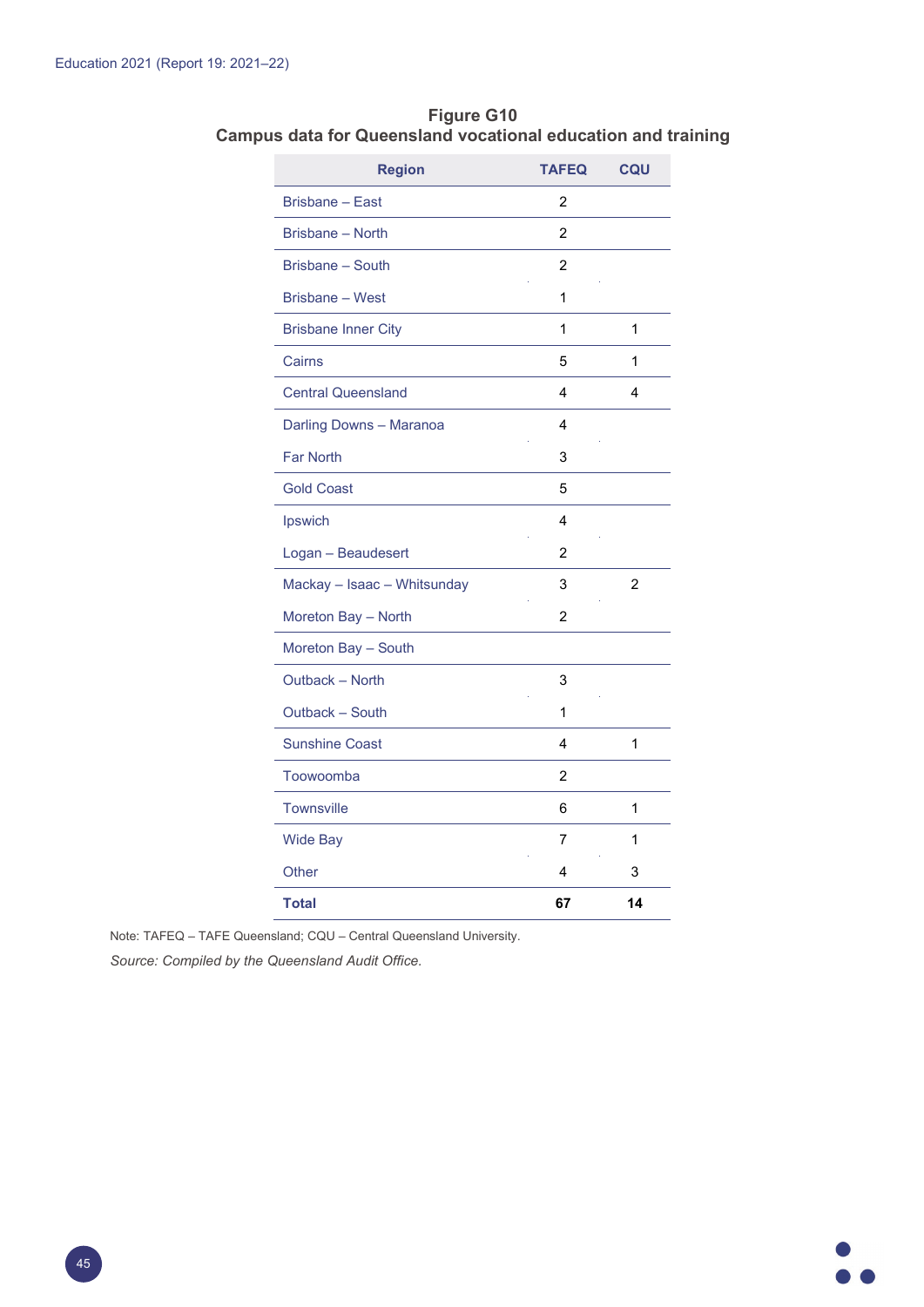#### **Figure G11 Equivalent full-time student load for Queensland vocational education and training**

| <b>Region</b>               | <b>TAFEQ</b> | CQU   |
|-----------------------------|--------------|-------|
| Brisbane - East             | 3,330        |       |
| Brisbane - North            | 9,339        |       |
| <b>Brisbane - South</b>     | 13,699       |       |
| Brisbane - West             | 642          |       |
| <b>Brisbane Inner City</b>  | 19,070       | 141   |
| Cairns                      | 11,057       | 182   |
| <b>Central Queensland</b>   | 88           | 2,061 |
| Darling Downs - Maranoa     | 2,219        |       |
| <b>Far North</b>            | 528          |       |
| <b>Gold Coast</b>           | 15,952       |       |
| Ipswich                     | 7,465        |       |
| Logan - Beaudesert          | 3,364        |       |
| Mackay - Isaac - Whitsunday | 429          | 885   |
| Moreton Bay - North         | 1,842        |       |
| Moreton Bay - South         |              |       |
| Outback - North             | 741          |       |
| Outback - South             | 113          |       |
| <b>Sunshine Coast</b>       | 8,884        | 1     |
| Toowoomba                   | 7,184        |       |
| <b>Townsville</b>           | 6,235        | 43    |
| <b>Wide Bay</b>             | 5,825        | 87    |
| Other                       | 20,029       | 32    |
| <b>Total</b>                | 138,035      | 3,432 |